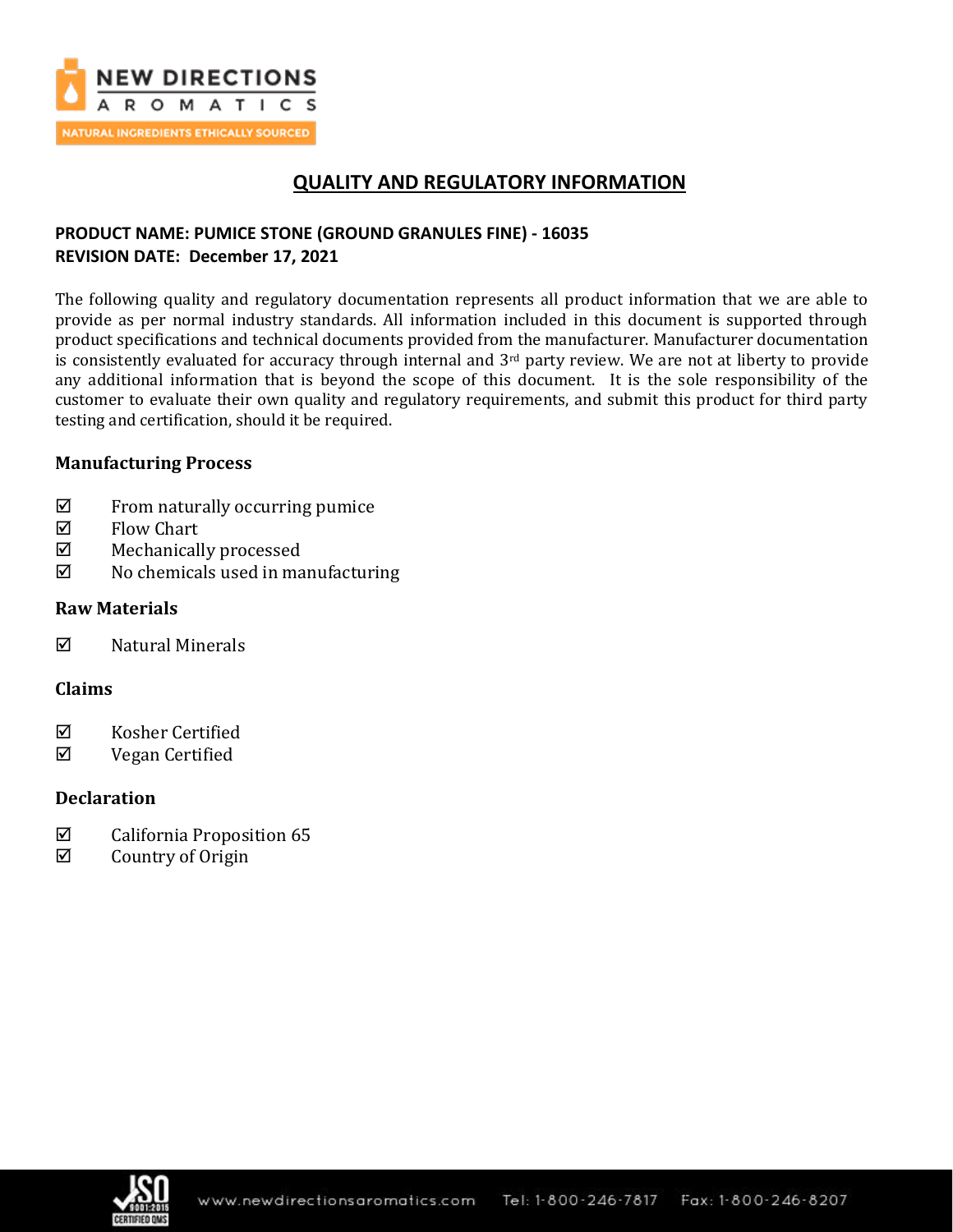

# **FLOW CHART**

#### **PRODUCT NAME: PUMICE STONE (GROUND GRANULES FINE) - 16035**



#### **Disclaimer & Caution:**

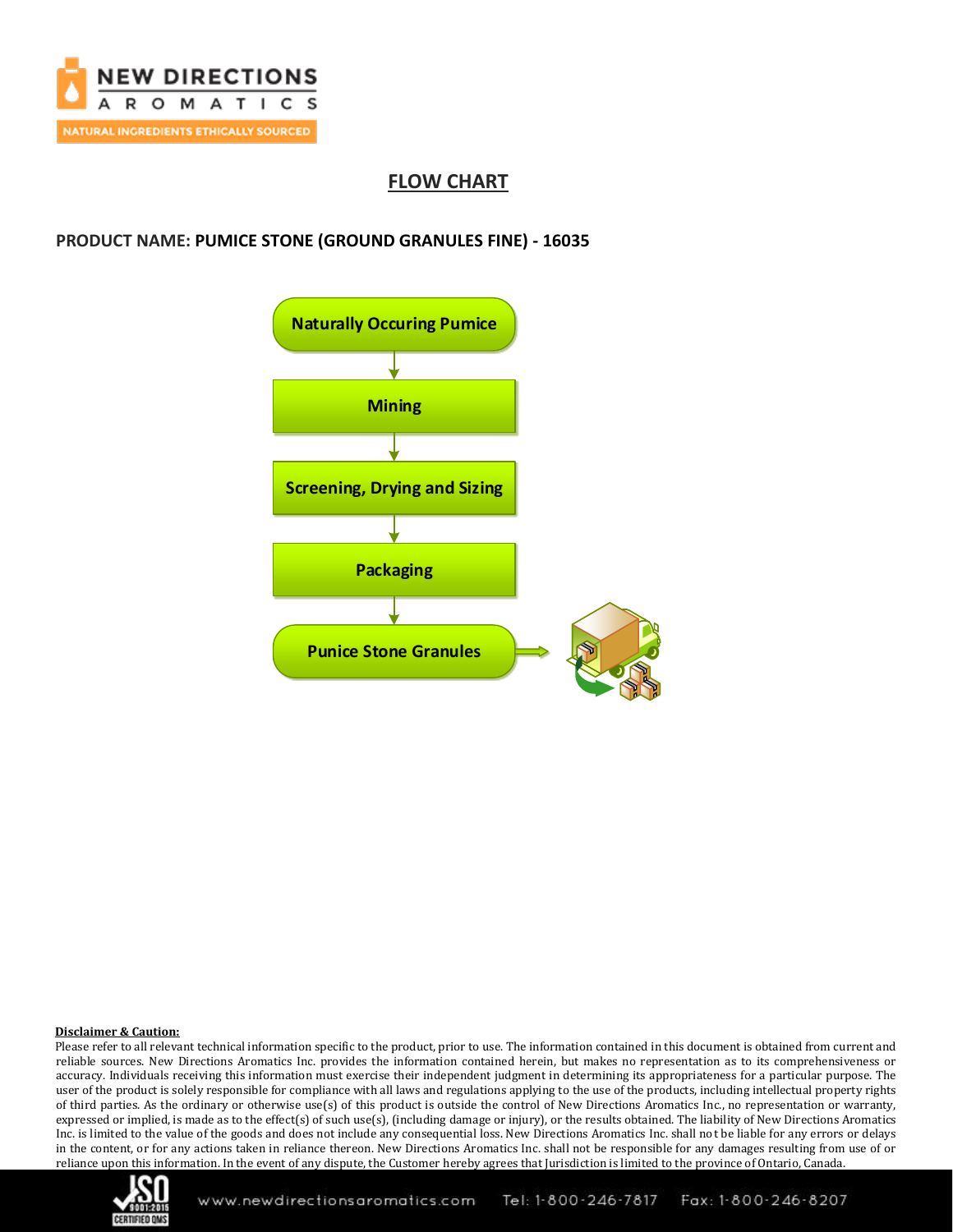

## **NATURAL STATEMENT**

## **PRODUCT NAME: PUMICE STONE (GROUND GRANULES FINE) - 16035**

We hereby declare that, to the best of our knowledge, this product is 100 % natural consisting only of the following:

- Pumice, CAS# 1332-09-8 @ > 95 %
- Quartz, Silica, CAS# 14808-60-7 @ < 5 %

#### **Disclaimer & Caution:**

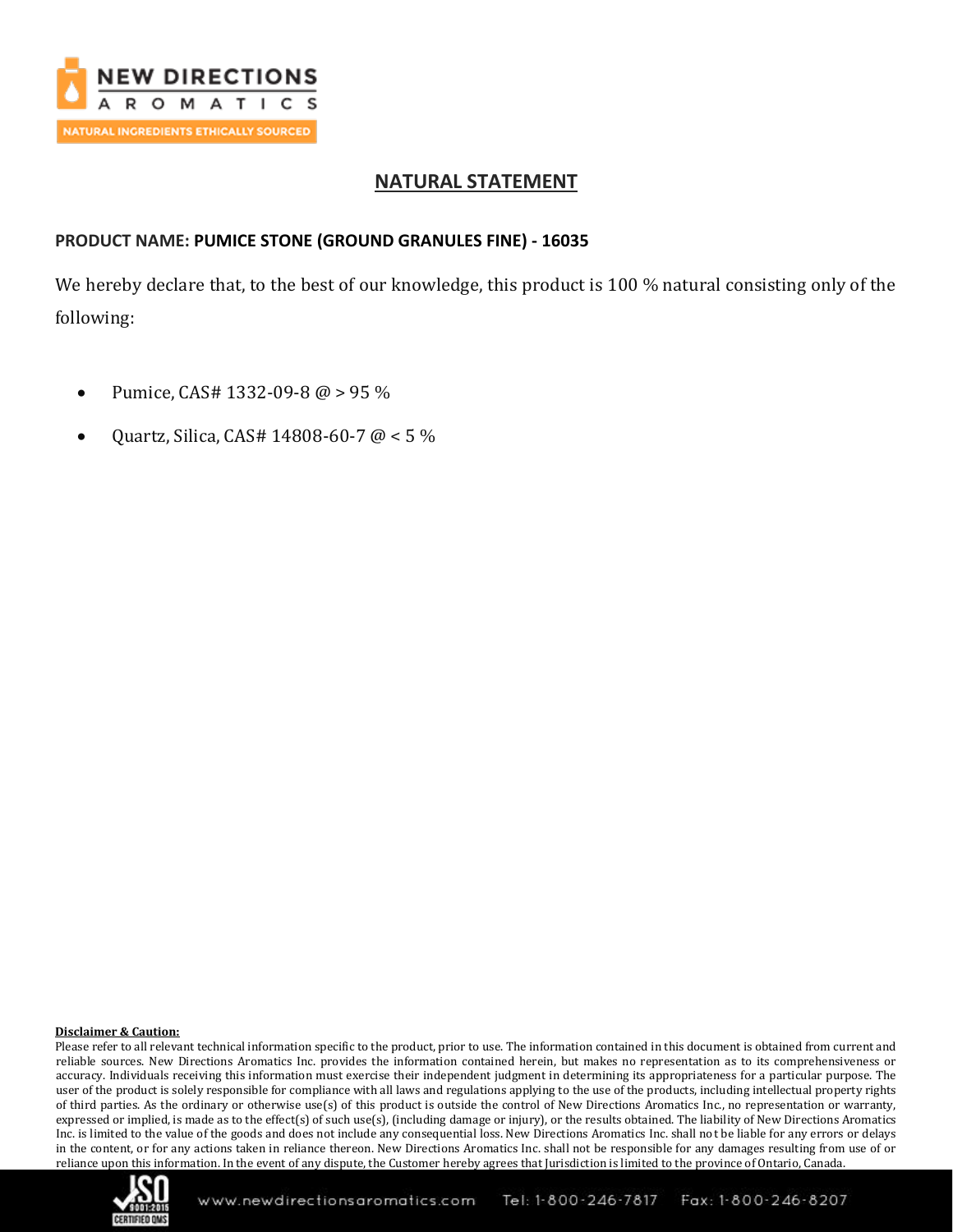

## **KOSHER STATEMENT**

### **PRODUCT NAME: PUMICE STONE (GROUND GRANULES FINE) - 16035**

We hereby confirm that this product has been certified to Kosher standards.

#### **Disclaimer & Caution:**

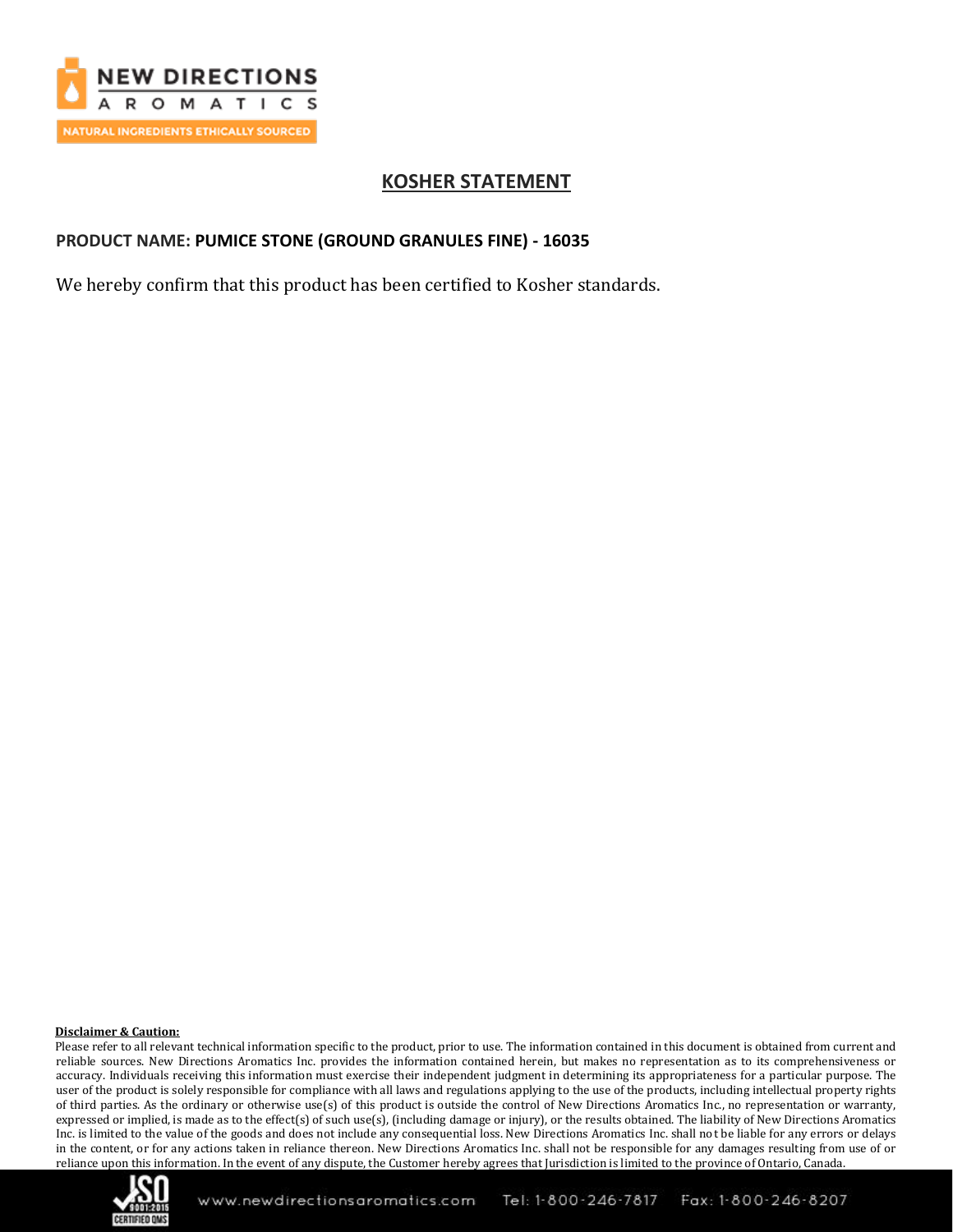

## **VEGAN STATEMENT**

#### **PRODUCT NAME: PUMICE STONE (GROUND GRANULES FINE) - 16035**

We hereby confirm that this product has been certified to Vegan standards.

#### **Disclaimer & Caution:**

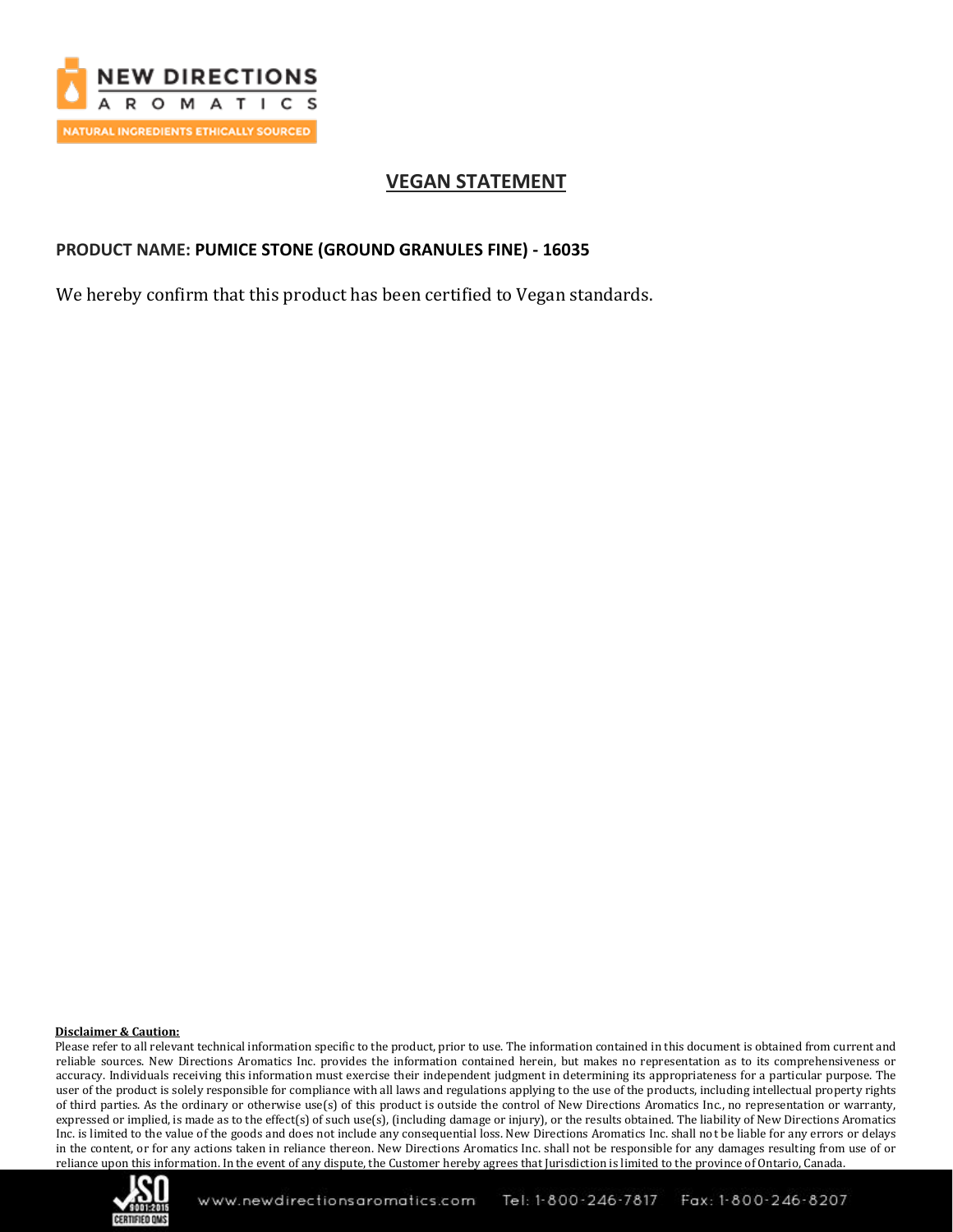

## **CALIFORNIA PROPOSITION 65 STATEMENT**

#### **PRODUCT NAME: PUMICE STONE (GROUND GRANULES FINE) - 16035**

We hereby declare that, to the best of our knowledge, this product does not contain any chemical or substance listed on California Proposition 65.

#### **Disclaimer & Caution:**